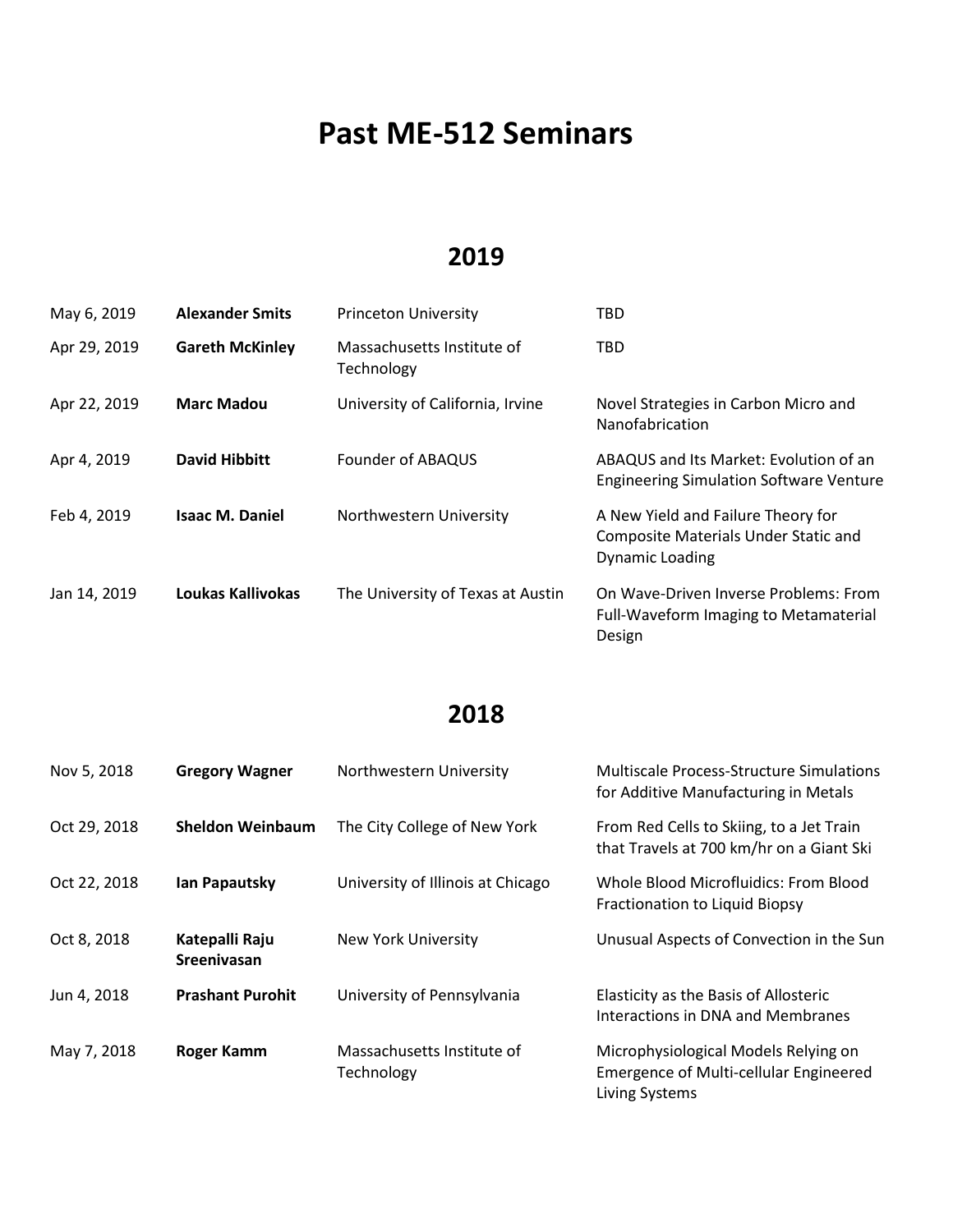| Apr 30, 2018 | A.M. Rajendran                        | University of Mississippi              | Issues and Challenges in Chemistry<br>Driven Engineering Constitutive Models<br>for Heterogeneous Materials: A<br>Multiscale Approach |
|--------------|---------------------------------------|----------------------------------------|---------------------------------------------------------------------------------------------------------------------------------------|
| Feb 26, 2018 | Heng Chi                              | Georgia Institute of Technology        | Mimetic-informed Computational<br>Mechanics: Theory, Method<br>Development and Applications                                           |
| Feb 5, 2018  | Xiaoyu "Rayne"<br><b>Zheng</b>        | Virginia Tech                          | Printing with Light: Additive<br>Manufacturing and Multiscale 3D<br><b>Architected Metamaterials</b>                                  |
| Jan 29, 2018 | <b>Ping Guo</b>                       | The Chinese University of Hong<br>Kong | Novel Manufacturing Process and<br>Equipment Inspired by Applied Physics:<br>From Structural Coloration to Self-<br>Levitation        |
| Jan 22, 2018 | <b>Meredith</b><br><b>Silverstein</b> | <b>Cornell University</b>              | Mechanics and Chemistry in Designing<br>Polymers                                                                                      |

| Oct 30, 2017 | Jyoti Mazumder                | University of Michigan            | <b>Quality Assured Direct Writing of Nickel</b><br><b>Super Alloy Single Crystal</b>                                               |
|--------------|-------------------------------|-----------------------------------|------------------------------------------------------------------------------------------------------------------------------------|
| Oct 16, 2017 | <b>Alexander Yarin</b>        | University of Illinois at Chicago | Hydrodynamic Focusing on Nano-<br>textured Surfaces and Spray Cooling of<br>High-power Microelectronics                            |
| Oct 2, 2017  | <b>Derek Stein</b>            | <b>Brown University</b>           | Nanostructures for Single-molecule<br><b>Biophysics</b>                                                                            |
| May 1, 2017  | Aniket<br><b>Bhattacharya</b> | University of Central Florida     | <b>DNA Conformations and Dynamics</b><br>Squeezed Inside a Nano-channel with a<br><b>Sliding Gasket</b>                            |
| Apr 24, 2017 | <b>Cheng Sun</b>              | Northwestern University           | The Development of High-throughput<br>Precision 3D Printing Technologies<br><b>Towards Patients-specific Biomedical</b><br>Devices |
| Apr 3, 2017  | <b>John Rogers</b>            | Northwestern University           | Materials and Mechanics Concepts for<br>Skin-like Electronic and Microfluidic<br>Systems                                           |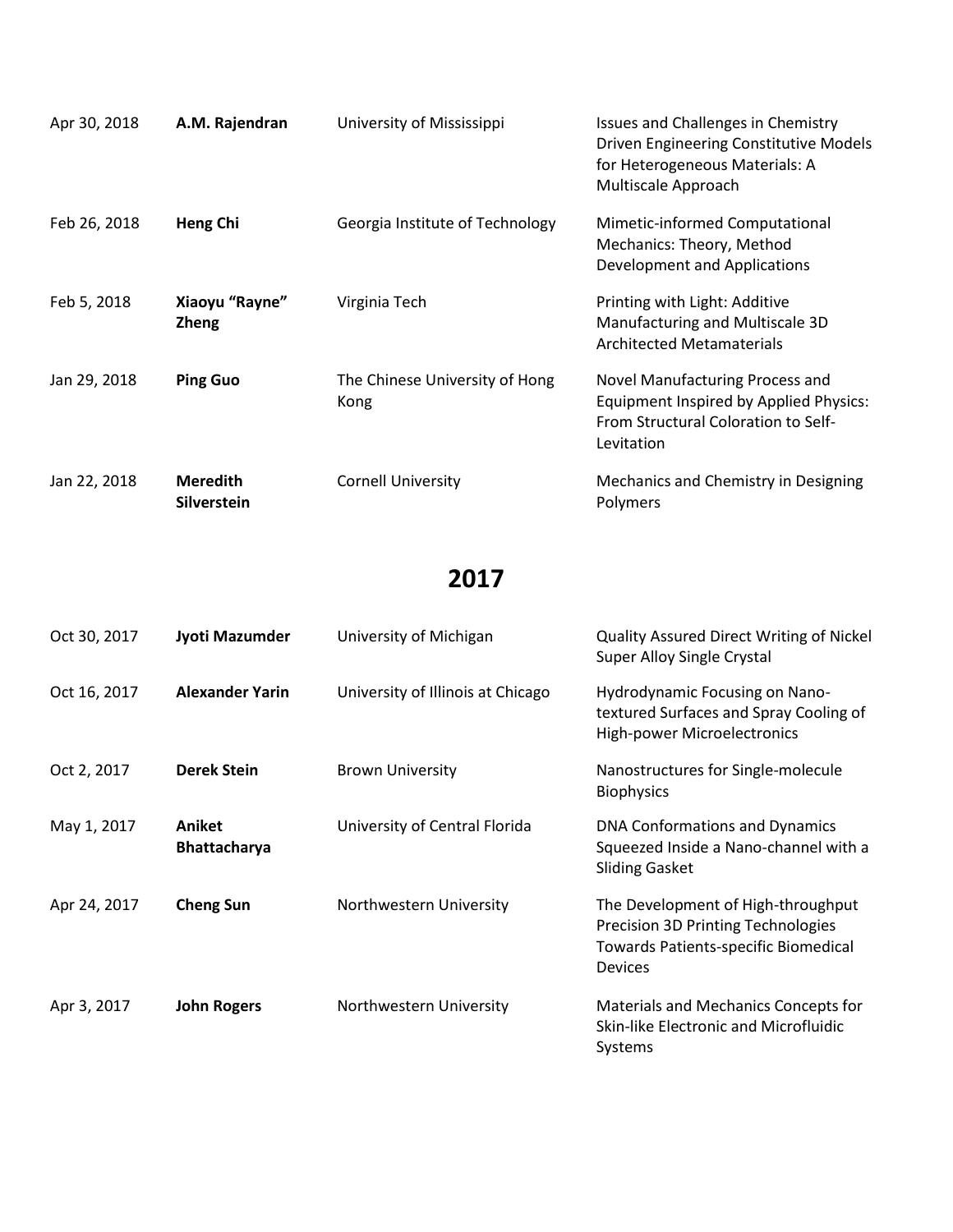| Feb 20, 2017 | <b>Timothy Simpson</b> | Penn State University      | Design Challenges and Research<br><b>Opportunities in Additive Manufacturing</b> |
|--------------|------------------------|----------------------------|----------------------------------------------------------------------------------|
| Jan 30, 2017 | <b>Arvind Murugan</b>  | University of Chicago      | When is Something Self-folding?                                                  |
| Jan 23, 2017 | John Dempsey           | <b>Clarkson University</b> | Fracture of Sea Ice in Arctic and Antarctic                                      |

| Nov 14, 2016 | Vadim Backman            | Northwestern University                                     | Convergence of Nanoimaging, Physics<br>and Biology: Can Engineering Lead to a<br>Cancer Cure?                                         |
|--------------|--------------------------|-------------------------------------------------------------|---------------------------------------------------------------------------------------------------------------------------------------|
| Oct 17, 2016 | <b>Joost Vlassak</b>     | Harvard University                                          | Nano-calorimetry: A Centuries-old<br>Technique Applied at the Nano-scale                                                              |
| Oct 3, 2016  | <b>Ehud Yariv</b>        | Technion - Israel Institute of<br>Technology                | Electrohydrodynamic Flows Under Strong<br><b>Electric Fields</b>                                                                      |
| Sep 26, 2016 | <b>Lex Smits</b>         | <b>Princeton University</b>                                 | Underwater Flight: Hydrodynamics of<br><b>Manta Ray Swimming</b>                                                                      |
| May 23, 2016 | <b>Carl Schultheiszc</b> | <b>National Transportation Safety</b><br>Board              | <b>Engineering Aspects of Accident</b><br>Investigations                                                                              |
| Apr 28, 2016 | <b>Amos Winter</b>       | Massachusetts Institute of<br>Technology                    | <b>Engineering Global Development: Using</b><br><b>Emerging Markets Constraints to Drive</b><br>the Innovation of Global Technologies |
| Apr 4, 2016  | Konrad<br>Rykaczewski    | Arizona State University                                    | How Poison Dar Frogs Could De-ice<br>Airplanes: Fundamentals and<br>Applications of Bioinspired Anti-icing<br>Coatings                |
| Mar 7, 2016  | <b>Jiaxing Huang</b>     | Northwestern University                                     | Pencils, Paper and Movie Discs: Curious<br>Minds and Materials Discoveries                                                            |
| Feb 29, 2016 | <b>Kemper Lewis</b>      | The State University of New York<br>(University at Buffalo) | Cyber-Empathic Design-A Data Driven<br>Framework for Product Design                                                                   |
| Feb 1, 2016  | Said Elghobashi          | University of California, Irvine                            | How Do Dispersed Inertial Particles<br><b>Modify Turbulent Flows?</b>                                                                 |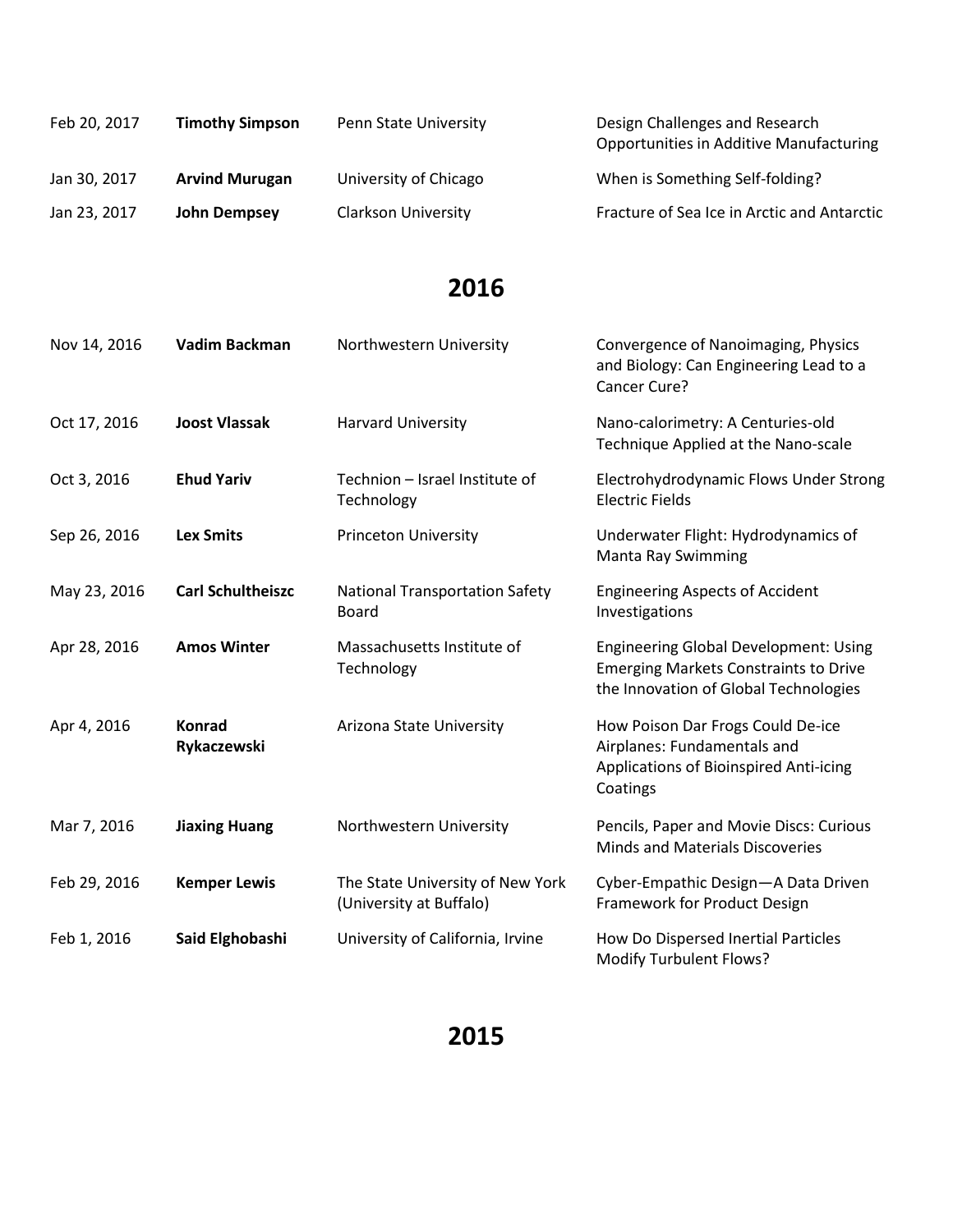| Nov 16, 2015 | <b>Ulrich Keyser</b>     | <b>Cambridge University</b>                    | DNA Origami Nanopores: Design,<br>Developments, and Challenges                                         |
|--------------|--------------------------|------------------------------------------------|--------------------------------------------------------------------------------------------------------|
| Nov 9, 2015  | <b>Madhav Mani</b>       | ESAM, Northwestern University                  | Morphogenesis: From Genes to Physical<br>Form                                                          |
| Oct 26, 2015 | <b>Sinan Keten</b>       | Northwestern University                        | Designing Better Structural Materials by<br>Understanding Nanoconfinement and<br>Nanoscale Interfaces  |
| Oct 19, 2015 | <b>Robert Gao</b>        | Case Western Reserve University                | Advanced Sensing and Data Analytics for<br><b>Smart Manufacturing</b>                                  |
| June 1, 2015 | <b>Hanchen Huang</b>     | Northeastern University                        | Metallic Glue in Ambient Environment                                                                   |
| May 18, 2015 | <b>Levent Burak Kara</b> | Carnegie Mellon University                     | Supporting Visual Thinking and Ideation<br>Through 3D Design Abstraction                               |
| Apr 6, 2015  | <b>Gang Chen</b>         | Massachusetts Institute of<br>Technology       | Materials and Devices for Efficient Solar<br>and Thermal Energy Utilization                            |
| Mar 9, 2015  | Larry Bergman            | University of Illinois at Urbana-<br>Champaign | Recent Developments in Nonlinear<br>System Identification and Model<br>Updating                        |
| Feb 23, 2015 | Jianmin Qu               | Northwestern University                        | Nonlinear Ultrasonic Methods for<br>Nondestructive Damage Assessment in<br><b>Structural Materials</b> |
| Feb 9, 2015  | Petia Vlahovska          | <b>Brown University</b>                        | Electromechanics of Biomimetic Bilayer<br>Membranes                                                    |

| Nov 10, 2014 | Liz Gerber          | Northwestern University            | Designing Infrastructures to Enhance<br>Innovation                                                                                 |
|--------------|---------------------|------------------------------------|------------------------------------------------------------------------------------------------------------------------------------|
| Nov 3, 2014  | <b>Eric Masanet</b> | Northwestern University            | Accelerating the Development and<br>Deployment of Sustainable Technologies<br>through Prospective Life-Cycle Systems<br>Assessment |
| Oct 27, 2014 | Oluwaseyi Balogun   | Northwestern University            | Nanometrology and Imaging of Materials<br>using Laser Generated Stress Waves                                                       |
| Sep 29, 2014 | G. Ravichandran     | California Institute of Technology | Mechanics of Cell-Matrix Interactions in<br>Three-Dimensions                                                                       |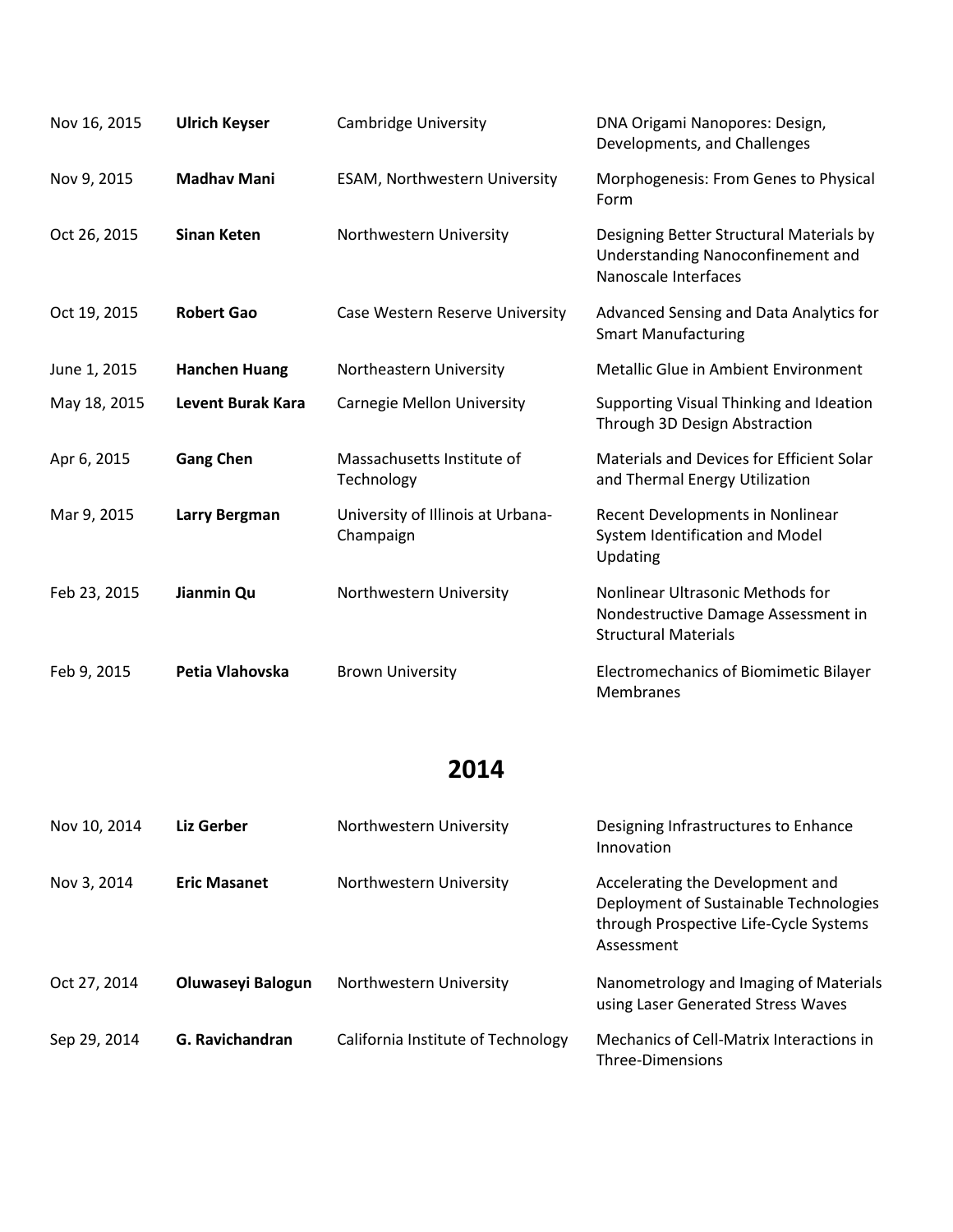| May 5, 2014  | <b>Yonggang Huang</b> | Northwestern University            | Mechanics of Cell-Matrix Interactions in<br>Three-Dimensions                                     |
|--------------|-----------------------|------------------------------------|--------------------------------------------------------------------------------------------------|
| Apr 7, 2014  | <b>David Dornfeld</b> | University of California, Berkeley | Sustainability as a Driver for Innovation in<br><b>Advanced Manufacturing</b>                    |
| Mar 10, 2014 | Sinan Keten           | Northwestern University            | A Materials Genome Approach to<br><b>Engineering Functional Biomolecular</b><br><b>Materials</b> |
| Feb 10, 2014 | <b>Joel Burdick</b>   | California Institute of Technology | Recovery of Function in Major Spinal<br>Cord Injury Using Epidural Stimulation                   |

| Nov 18, 2013  | <b>Malcolm MacIver</b> | Northwestern University                                                        | <b>Convergent Evolution of Mechanically</b><br>Optimal Locomotion and its Implications<br>for Information Acquisition |
|---------------|------------------------|--------------------------------------------------------------------------------|-----------------------------------------------------------------------------------------------------------------------|
| Oct 7, 2013   | Kyung-Suk Kim          | <b>Brown University</b>                                                        | Search for New Multi-functional<br>Materials with Ruga Mechanics and AFM<br>Interferometry                            |
| Sep 30, 2013  | Aleksei Aksimentiev    | University of Illinois at Urbana-<br>Champaign Northern Illinois<br>University | Using Nanopores to Sequence DNA                                                                                       |
| May 20, 2013  | <b>Nick Pohlman</b>    | Northern Illinois University                                                   | <b>Fundamental Flow and Functional</b><br><b>Transport in Granular Materials</b>                                      |
| Apr 22, 2013  | <b>Pradeep Sharma</b>  | University of Houston                                                          | Flexoelectricity                                                                                                      |
| March 4, 2013 | <b>Tom Daniel</b>      | University of Washington                                                       | Sensorimotor Neural Engineering: Where<br><b>Silicon Meets the Neuron</b>                                             |
| Feb 14, 2034  | Kripa Varanasi         | Massachusetts Institute of<br>Technology                                       | Nanoengineered Surfaces for Efficiency<br>Enhancements in Energy and Water                                            |
| Feb 4, 2013   | <b>Rajiv Shivpuri</b>  | <b>Ohio State University</b>                                                   | Integration of Interdiscipinary<br>Approaches for the Process Modeling and                                            |

Design in Manufacturing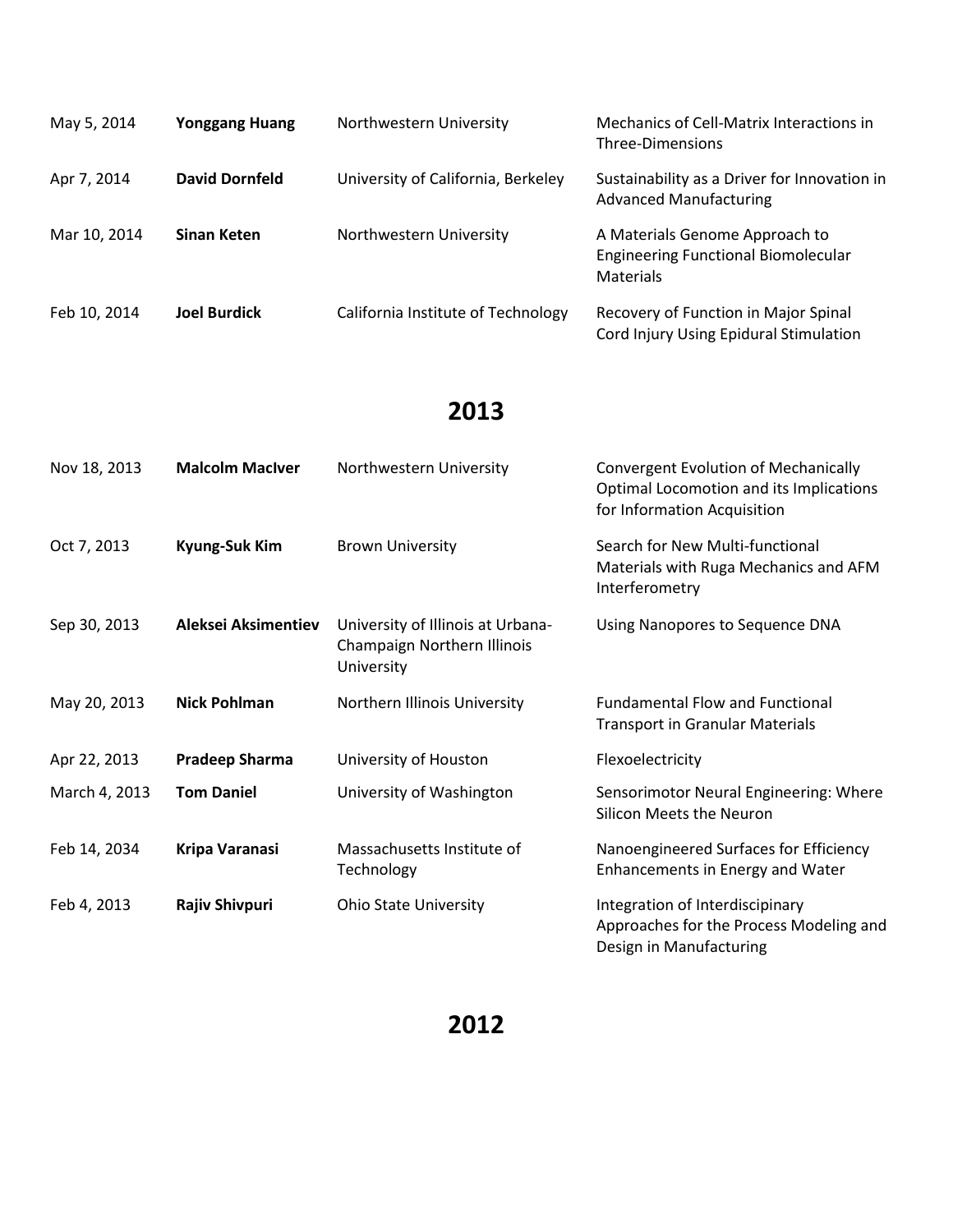| Nov 12, 2012 | <b>Hsueh-Chia Chang</b> | University of Notre Dame             | Ionic Diodes, Rectifiers, Transistors and<br>Inductors                                                               |
|--------------|-------------------------|--------------------------------------|----------------------------------------------------------------------------------------------------------------------|
| Oct 29, 2012 | <b>Cheng Sun</b>        | Northwestern University              | Scalable Micro-/Nano-fabrication for<br><b>Metamaterials: Transforming Scientific</b><br>Inspirations to the Reality |
| Oct 8, 2012  | <b>Huajin Gao</b>       | <b>Brown University</b>              | Research on Nanomechanics of<br><b>Engineering and Biological Systems</b>                                            |
| Oct 1, 2012  | <b>Hod Lipson</b>       | <b>Cornell University</b>            | The Robotic Scientist: Finding Invariants,<br>from Cognitive Robotics to<br><b>Computational Biology</b>             |
| May 14, 2012 | <b>John Hutchinson</b>  | <b>Harvard University</b>            | Wrinkling Modes and Instabilities in<br>Elastomers and Film/Elastomer Bilayers                                       |
| Apr 30, 2012 | <b>Rich Lueptow</b>     | Northwestern University              | Cutting and Shuffling-Applications to<br><b>Granular Mixing</b>                                                      |
| Apr 6, 2012  | Jack Hu                 | University of Michigan               | Product Assembly: Quality, Productivity<br>and Customization                                                         |
| Mar 5, 2012  | Dan Goldman             | Georgia Institute of Technology      | The Secrets of Swimming in Sand                                                                                      |
| Feb 20, 2012 | <b>Cate Brinson</b>     | Northwestern University              | Nanostructured Polymer Systems                                                                                       |
| Jan 20, 2012 | Ali Nadim               | <b>Claremont Graduate University</b> | Digital microfluidics with Electrowetting                                                                            |

| Nov 28, 2011 | Tolga Kurtoglu         | Palo Alto Research Center                      | Computational Synthesis for Design and<br><b>Manufacturing of Complex Systems</b>                                                                                            |
|--------------|------------------------|------------------------------------------------|------------------------------------------------------------------------------------------------------------------------------------------------------------------------------|
| Nov 7, 2011  | <b>Ayusman Sen</b>     | Pennsylvania State University                  | Designing Intelligent Nano/Microbots                                                                                                                                         |
| Oct 24, 2011 | <b>M. Taher Saif</b>   | University of Illinois at Urbana-<br>Champaign | Neuromechanics of Memory and<br>Learning                                                                                                                                     |
| Oct 10, 2011 | <b>Paul Umbanhowar</b> | Northwestern University                        | <b>Granular Locomotion and Force</b><br>Generation                                                                                                                           |
| Apr 18, 2011 | <b>Wolfgang Knauss</b> | California Institute of Technology             | On the Importance of the Dilatational<br>Component of the Stress State in the<br>Uniaxial Yield-like Behavior of Rate-<br>Dependent Polymers: C. Bauwens-Crowet<br>Revisited |
| Apr 7, 2011  | <b>John Brady</b>      | California Institute of Technology             | <b>Osmotic Propulsion: The Osmotic Motor</b>                                                                                                                                 |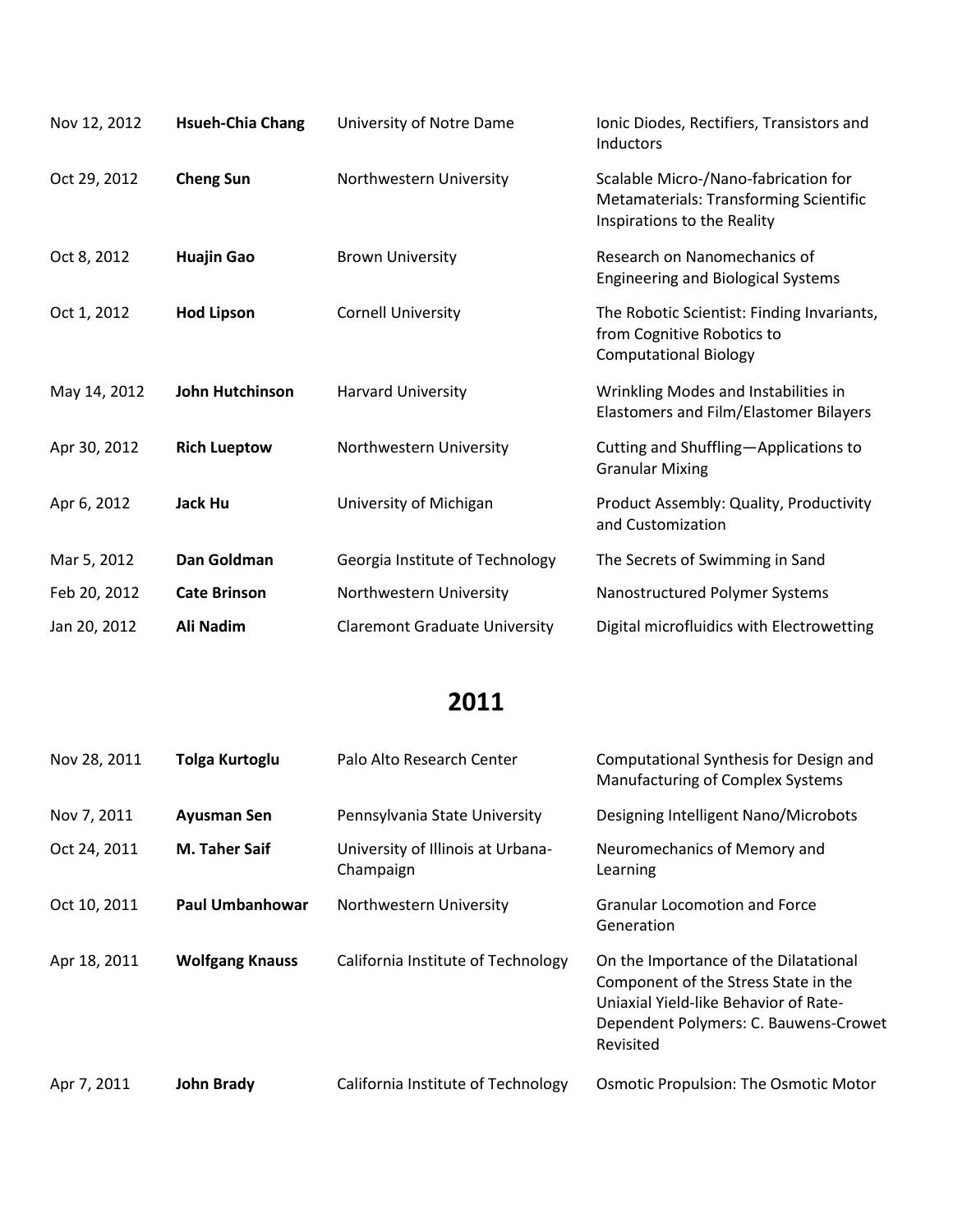| Mar 10, 2011 | John Rudnicki        | Northwestern University | Localized Compaction in Porous<br>Sandstones                            |
|--------------|----------------------|-------------------------|-------------------------------------------------------------------------|
| Feb 25, 2011 | <b>Barry Trimmer</b> | <b>Tufts University</b> | Soft-Bodied Locomotion: Animas, Robots<br>and Morphological Computation |
| Feb 3, 2011  | Jane Wang            | Northwestern University | Multidisciplinary View of Interface of<br><b>Engineering Surfaces</b>   |

| Nov 18, 2010 | <b>Neelesh Patankar</b>                   | Northwestern University       | <b>Fundamentals of Roughness-induced</b><br>Superhydrophobicity                                 |
|--------------|-------------------------------------------|-------------------------------|-------------------------------------------------------------------------------------------------|
| Nov 5, 2010  | <b>Sandip Ghosal</b>                      | Northwestern University       | Transport Problems in Micro and Nano<br><b>Fluidics</b>                                         |
| Oct 21, 2010 | <b>Todd Murphey</b>                       | Northwestern University       | Choreography and Control for Robotic<br>Systems                                                 |
| Oct 12, 2010 | <b>Susan Trolier-</b><br><b>McKinstry</b> | Pennsylvania State University | Designing Piezoelectric Films for MEMS<br>Applications                                          |
| May 4, 2010  | Jian Cao                                  | Northwestern University       | Point-of-Need Manufacturing Processes<br>for Enhancing Energy Efficiency                        |
| Apr 26, 2010 | <b>Ted Belytschko</b>                     | Northwestern University       | Multiscale Analysis of Failure                                                                  |
| Mar 18, 2010 | <b>Howard Stone</b>                       | <b>Princeton University</b>   | Surprises in Viscous Flows: From Charged<br>Drops to Bacteria in Curved Channel<br><b>Flows</b> |
| Feb 4, 2010  | <b>Huajian Gao</b>                        | <b>Brown University</b>       | Probing Mechanical Properties of<br>Nanostructured Materials via Ultra-Large                    |

### **2009**

Scale Molecular Dynamics Simulations

| Dec 3, 2009 | <b>Malcolm MacIver</b> | Northwestern University | Infomechanics and the Bone-brain<br>Continuum                                |
|-------------|------------------------|-------------------------|------------------------------------------------------------------------------|
| Nov 4. 2009 | <b>Mike Robinson</b>   | University of Colorado  | Wind Energy Technology Development<br>and Deployment in the US - 20% by 2030 |